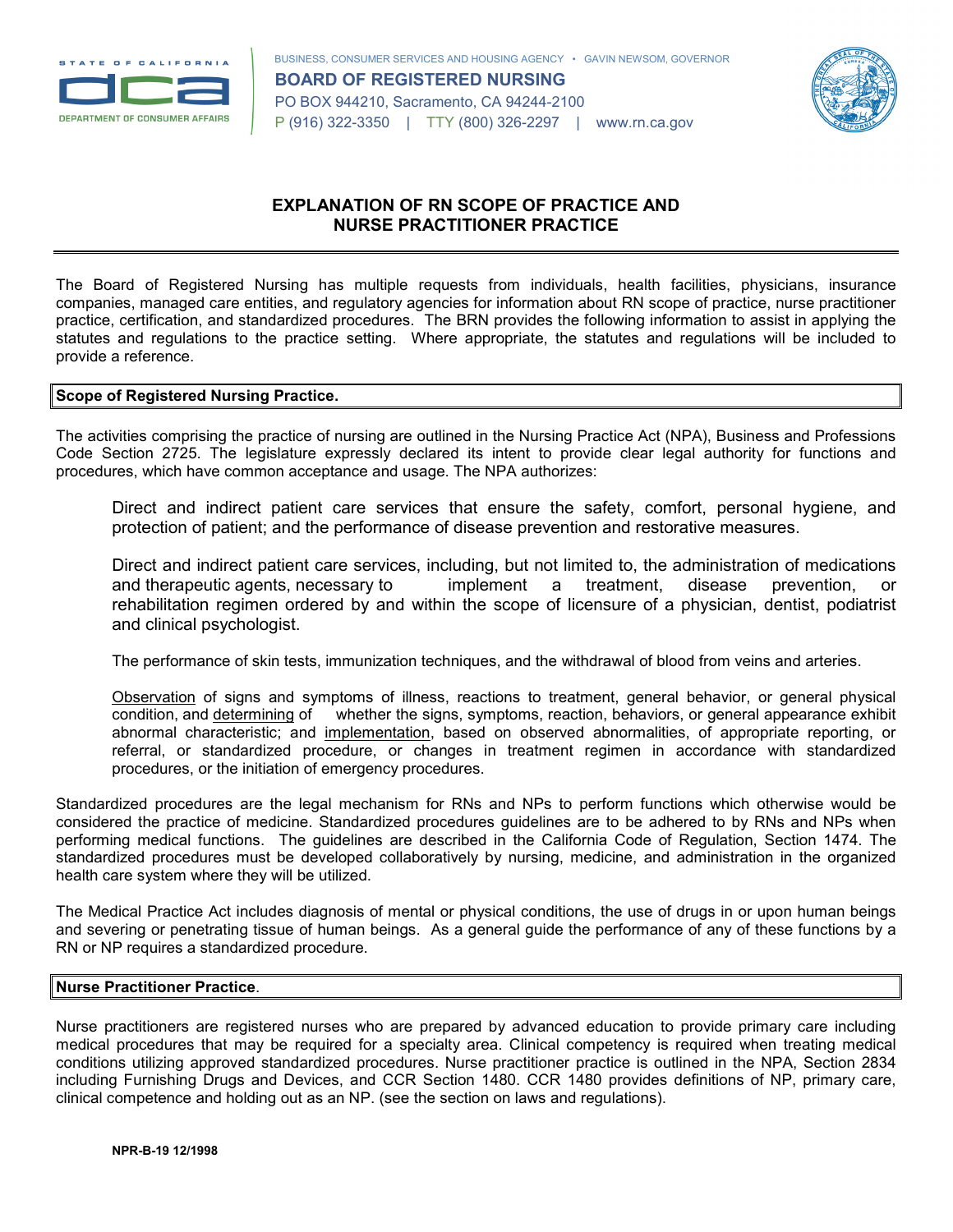## **Related Definitions.**

- ♦ **"Nurse practitioner"** means a registered nurse who possesses additional preparation and skills in physical diagnosis, psycho-social assessment, and management of health-illness needs in primary health care, and who has been prepared in a program conforming to board standards as specified in section 1484.
- ♦ **"Primary health care"** is that which occurs when a consumer makes contact with a healthcare provider who assumes responsibility and accountability for the continuity of health care regardless of the presence or absence of disease.
- "Clinically competent" means that one possesses and exercises the degree of learning, skill, care and experience ordinarily possessed and exercised by a member of the appropriate discipline in clinical practice.
- "holding oneself out" means to use the title of nurse-practitioner.

The RN who has met the requirements for certification (holding out), may be known as a nurse practitioner and may place the letters "RN, NP" after his or her name alone or in combination with other letters or words identifying categories of specialization, including but not limited to adult, pediatric, obstetrical-gynecological and family nurse practitioner. **The "holding out" as a nurse practitioner and using the title "RN, NP" does not confer broad practicing parameters.** The nurse practitioner must meet requirements for clinical competency as defined.

#### **Methods for NP Certification.**

*1. Completing an approved nurse practitioner education program.* 

#### **Nurse Practitioner Education Programs.**

The California approved NP programs prepare nurse practitioners according to the standards of education (CCR 1484). The programs may be full-time or part-time and are not less than 30 semester units (45 quarter units) which includes theory and supervised clinical practice. At least 12 semester units or 18 quarter units of the program are in supervised clinical practice. The duration of clinical experience and the setting is such that the students receive intensive experience in performing the treatment procedures essential to the category/specialty for which the student is being prepared e.g. Adult, Pediatric, Family, Ob/Gyn.

All the approved NP programs are affiliated with academic institutions, which offer one or more educational options certificate, masters and post masters (see school list). The nurse practitioner programs prepare students in the following categories and/or specialties: family planning, family nurse practitioner, geriatric nurse practitioner, Women's Health or OB/GYN nurse practitioner, school nurse practitioner, Acute Care Nurse Practitioner, and Neonatal nurse practitioner.

*2. Successfully completing a National examination for certification of Nurse Practitioner in a specialty, which is approved.* 

#### **Nurse Practitioner National Certification in a category/specialty**

National associations/organizations and state boards that have nurse practitioner certification requirements, which are equivalent to the Board's standards for nurse practitioner certification.

*3. Equivalency.* 

A RN who has completed a NP program of study that does not meet the BRN educational standards as specified in California Code of Regulations Section 1484.

# *Or*

A nurse who has not completed a nurse practitioner program of study meeting the Board's standards may for the purpose of certification provide the BRN with the following:

1. Documentation of remediation of areas of deficiency in course content and/or clinical experience, which meets the same educational standards as a graduate of a BRN approved program of study preparing a nurse practitioner, and